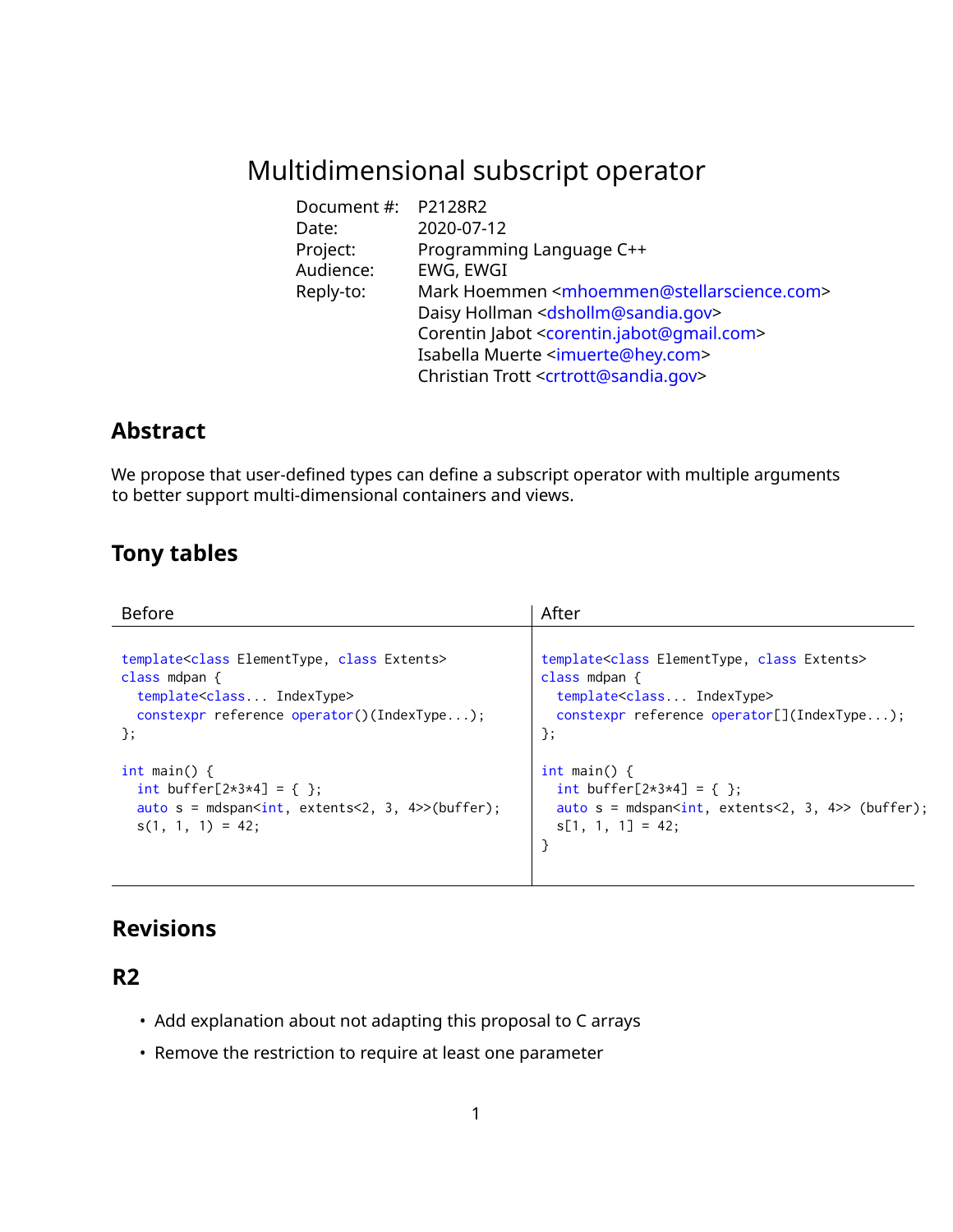• Add a paragraph about valarray

## **Motivation**

Types that represent multidimensional views (mdspan), containers (mdarray), grid, matrixes, images, geometric spaces, etc, need to index multiple dimensions.

In the absence of a more suitable solution, these classes overload the call operator. While this is functionally equivalent to the proposed multidimensional subscript operator, it does not carry the same semantic, making the code harder to read and reason about. It also encourages non-semantical operator overloading.

## **Proposal**

We propose that the operator  $\lceil \cdot \rceil$  should be able to accept 0 or more arguments, including variadic arguments. Both its use and definition would match that of operator(), with the exception that at least one argument would be required.

We make the expressions deprecated in 20 ill-formed while allowing multi-dimensional subscripts expressions in **new** standard types and user types. We do not propose modifications to C arrays as to leave a cycle before giving new meaning to syntax that was still valid in C++20.

## **What about comma expressions?**

In C++20 we deprecated the use of comma expressions in subscript expressions [P1161R3][**?**]. This proposal would make these ill-formed and give a new meaning to commas in subscript expressions. While the timeline is aggressive, we think it is important that this feature be available for the benefit of mdspan and mdarray. At the time of writing [P1161R3], [**?**] has been implemented by at least GCC, clang, and MSVC. [P1161R3][**?**] further denotes that the cases where comma expressions appear in subscript are vanishingly rare.

However, an implementation could keep supporting the current behavior as an extension, for example, they could fall-back to a comma expression if no overload is found for an expression list, or always assume a comma expression in the presence of a C-array.

Because we should not make C++ more confusing, we think the standard should not continue to support the old meaning of a comma in subscript expressions.

# **What about [foo][bar]?**

As mentioned in [P1161R3][**?**], an operator[] can return an object which has itself an operator[]. Therefore chaining multiple [] to index a single object isn't a viable proposal.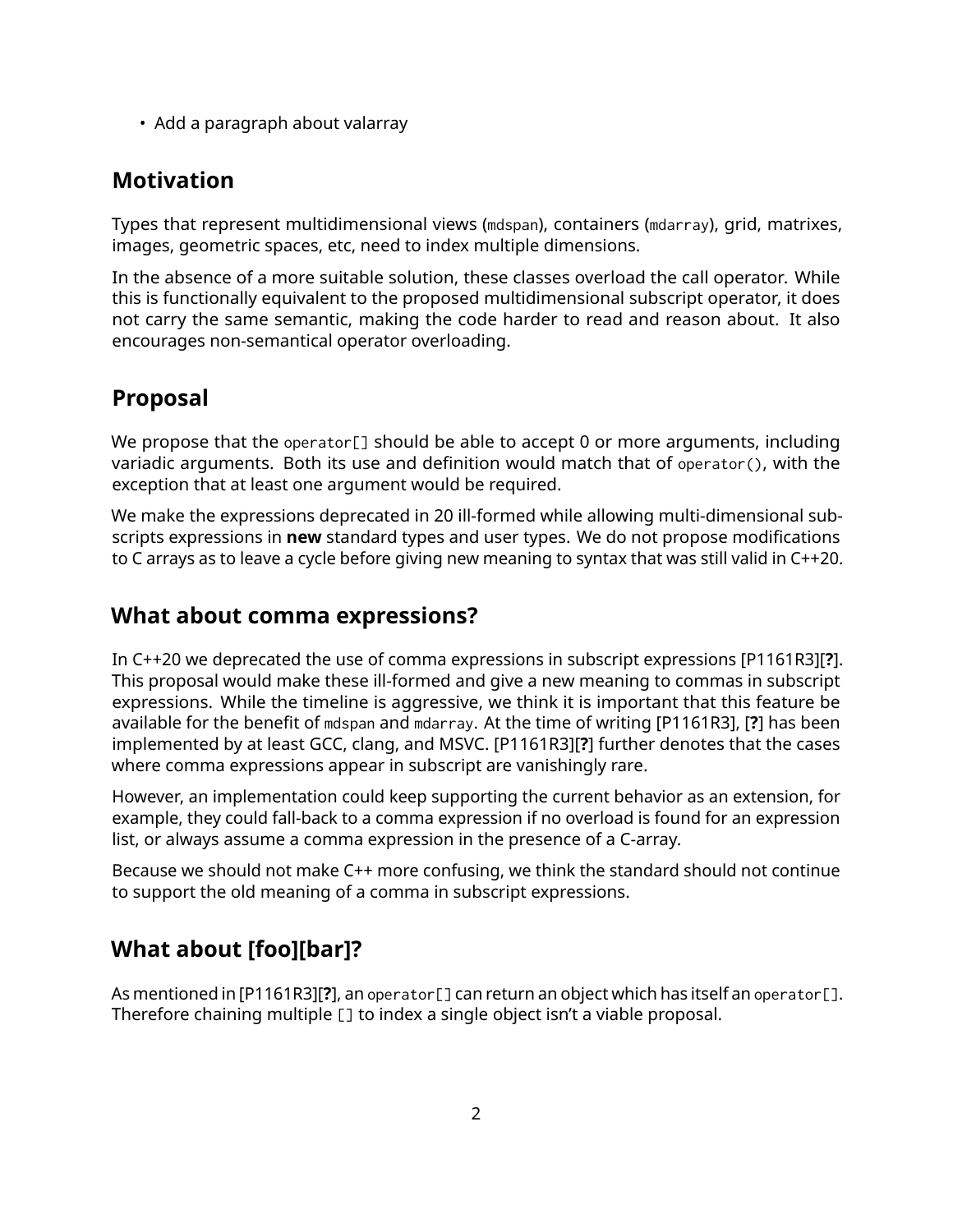## **Should we adopt the same syntax for C arrays?**

Code that is deprecated in 20, should be ill-formed in 23 rather than a potentially silent change. As such we do not propose the proposed syntax to apply to C arrays. The usefulness of this should be discussed in the C++26 time frame. However C arrays are not widely used by C++, spending time on them might therefore not be useful.

### **Should we add a multidimentional operator to valarray?**

Again, we shouldn't change the meaning of existing code in C++23. We should only add multidimensional operators to new in C++23 types such as mdspan. If there are users of valarray interested in this feature, this can be done in C++26

### **Wording**

**?**

**?**

Postfix expressions group left-to-right.

*postfix-expression: primary-expression postfix-expression* [ *expr-or-braced-init-list* ] *postfix-expression* [ *expression-list* ] *postfix-expression* [ *braced-init-list* ] *postfixexpression* ( *optexpression-list* ) *simple-type-specifier* ( *optexpression-list* ) *typenamespecifier* ( *optexpression-list* ) *simple-type-specifier braced-init-list*

**Expressions** [expr]

### **? Subscripting [expr.sub]**

A postfix expression followed an expression in square brackets is a postfix expression. One of the expressions shall be a glvalue of type "array of T" or a prvalue of type "pointer to T" and the other shall be a prvalue of unscoped enumeration or integral type. The result is of type "T". The type "T" shall be a completely-defined object type.<sup>[1](#page-2-0)</sup> The expression E1[E2] is identical (by definition) to  $\star$  ((E1)+(E2)), except that in the case of an array operand, the result is an lvalue if that operand is an lvalue and an xvalue otherwise. The expression E1 is sequenced before the expression E2.

[ *Note:* A comma expression appearing as the *expr-or-braced-init-list* of a subscripting expression is deprecated; see [depr.comma.subscript]. *— end note* ]

[ *Note:* Despite its asymmetric appearance, subscripting is a commutative operation except for sequencing. See [expr.unary] and [expr.add] for details of  $*$  and  $*$  and [dcl.array] for details of array types. *— end note* ]

**Postfix expressions [expr.post]**

<span id="page-2-0"></span><sup>&</sup>lt;sup>1</sup>This is true even if the subscript operator is used in the following common idiom: &x[0].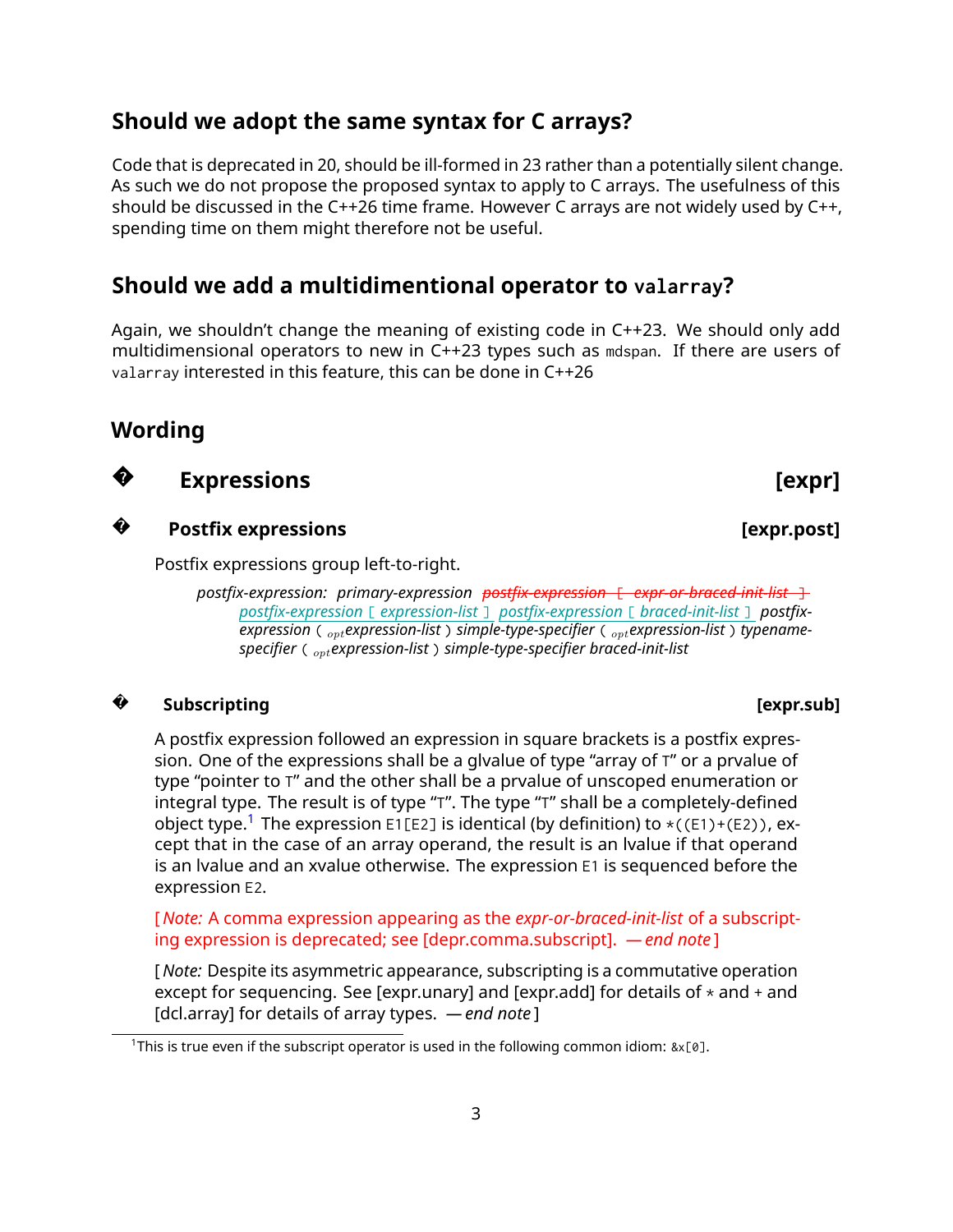A *braced-init-list* shall not be used w With the built-in subscript operator. a *braced-init-list* shall not be used and a *expression-list* shall be a single expression.

### **?Overloaded operators [over.oper]**

### **?Subscripting [over.sub]**

A subscripting operator function is a function named operator[] that is a non-static member function with exactly one parameter. For an expression of the forms

*postfix-expression* [ *expr-or-braced-init-list* ] *postfix-expression* [ *expr-or-braced-init-list* ] *postfix-expression* [ *expression-list* ]

the operator function is selected by overload resolution ([over.match.oper]). If a member function is selected, the expression is interpreted as

the operator function is selected by overload resolution (xref). If a member function is selected, the expression is interpreted, respectively, as

*postfix-expression . operator* [] ( *expr-or-braced-init-list* ) *postfix-expression . operator* [] ( *expresssion-list* ) *postfix-expression . operator* [] ( *braced-init-list* )

[ *Example:*

```
struct X {
   Z operator[](std::initializer_list<int>);
   Z operator[](auto...);
\}:
X x;
x[{1,2,3}] = 7; // OK: meaning x.operator[]({1,2,3})
x[1,2,3] = 7; // OK: meaning x.operator[](1,2,3)
int a[10];
a[{1,2,3}] = 7; // error: built-in subscript operator
a[1,2,3] = 7; // error: built-in subscript operator
```
*— end example* ]

### **?Comma operator in the community of the community of the community of the community of the community of the community of the community of the community of the community of the community of the community of the community of**

In contexts where comma is given a special meaning, [ *Example:* in lists of arguments to functions ([expr.call]), subscript expressions and lists of initializers ([decl.init]) *— end example* ] the comma operator as described in this subclause can appear only in parentheses. [ *Example:*

f(a,  $(t=3, t+2)$ , c);

has three arguments, the second of which has the value 5. *— end example* ]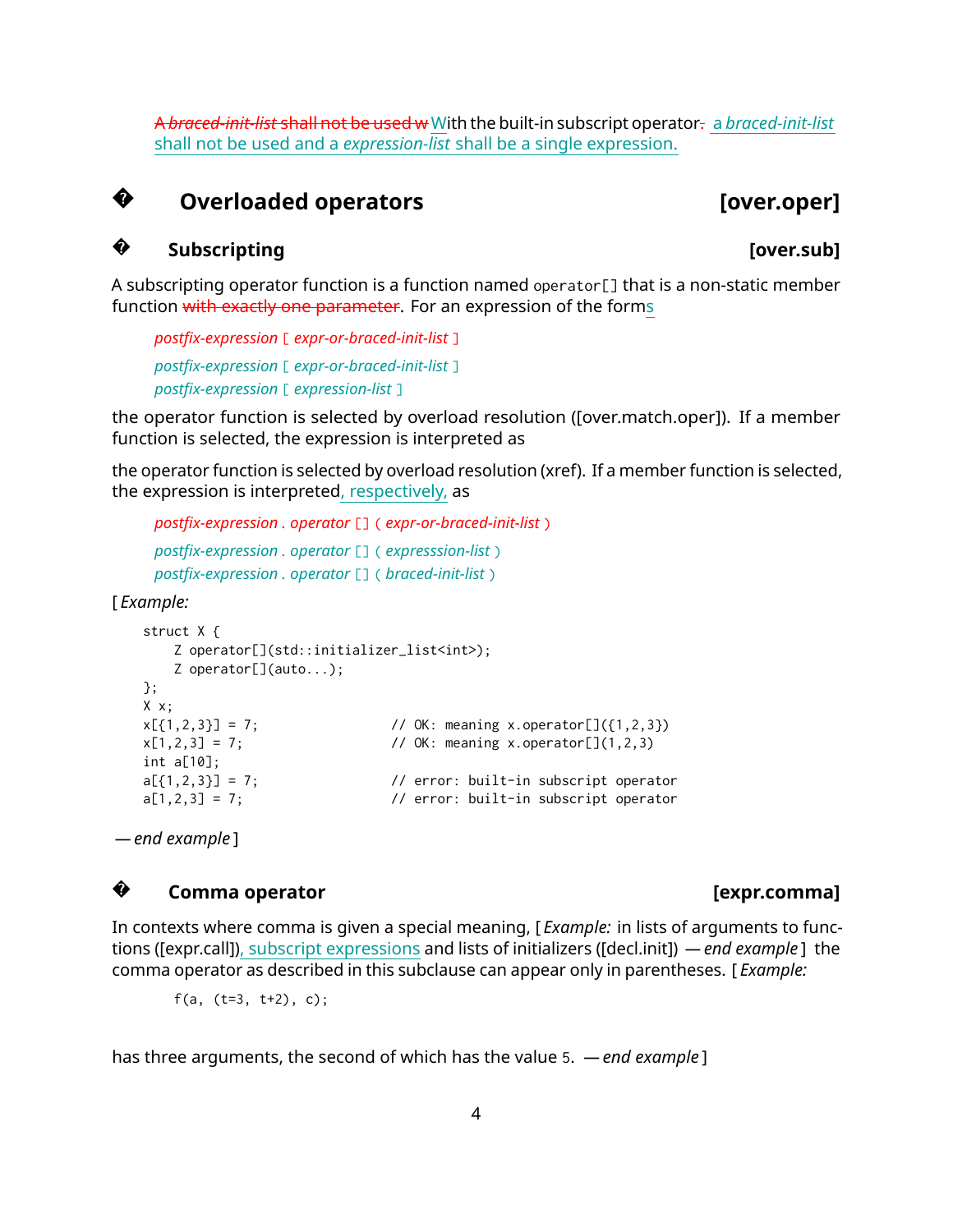[ *Note:* A comma expression appearing as the *expr-or-braced-init-list* of a subscripting expression [expr.sub] is deprecated; see depr.comma.subscript. *— end note* ]

### **?C++ and ISO C++ 2020 [diff.cpp20]**

**?**[expr.sub]**: declarations** [diff.cpp20.expr.sub]

**Change:** Change the meaning of comma in subscript expressions.

**Rationale:** Enable repurposing a deprecated syntax to support multidimensional indexing. **Effect on original feature:** Valid C++ program that uses a comma expression within a subscript expression may fail to compile.

arr[1, 2] //was equivalent to arr[(1, 2)], now equivalent to arr.operator[](1, 2) or ill-formed

### **?Comma operator in subscript expressions[depr.comma.subscript]**

A comma expression appearing as the *expr-or-braced-init-list* of a subscripting expression is deprecated. [ *Note:* A parenthesized comma expression is not deprecated. *— end note* ] [ *Example:*

```
void f(int *a, int b, int c) {
  a[b,c]; // deprecated
  a[(b,c)]; // OK
}
```

```
— end example ]
```
## **Implementation**

A prototype has been implemented in Clang.

[Compiler Explorer Demo.](https://gcc.godbolt.org/z/4szfLo)

Github: <https://github.com/cor3ntin/llvm-project/tree/subscript>

## **Acknowledgments**

Thanks to Jens Maurer for his patient help with the wording, and to the many people who provided valuable feedback. Thanks to Matt Godbolt for hosting an experimental compiler with the implementation of this proposal on compiler explorer.